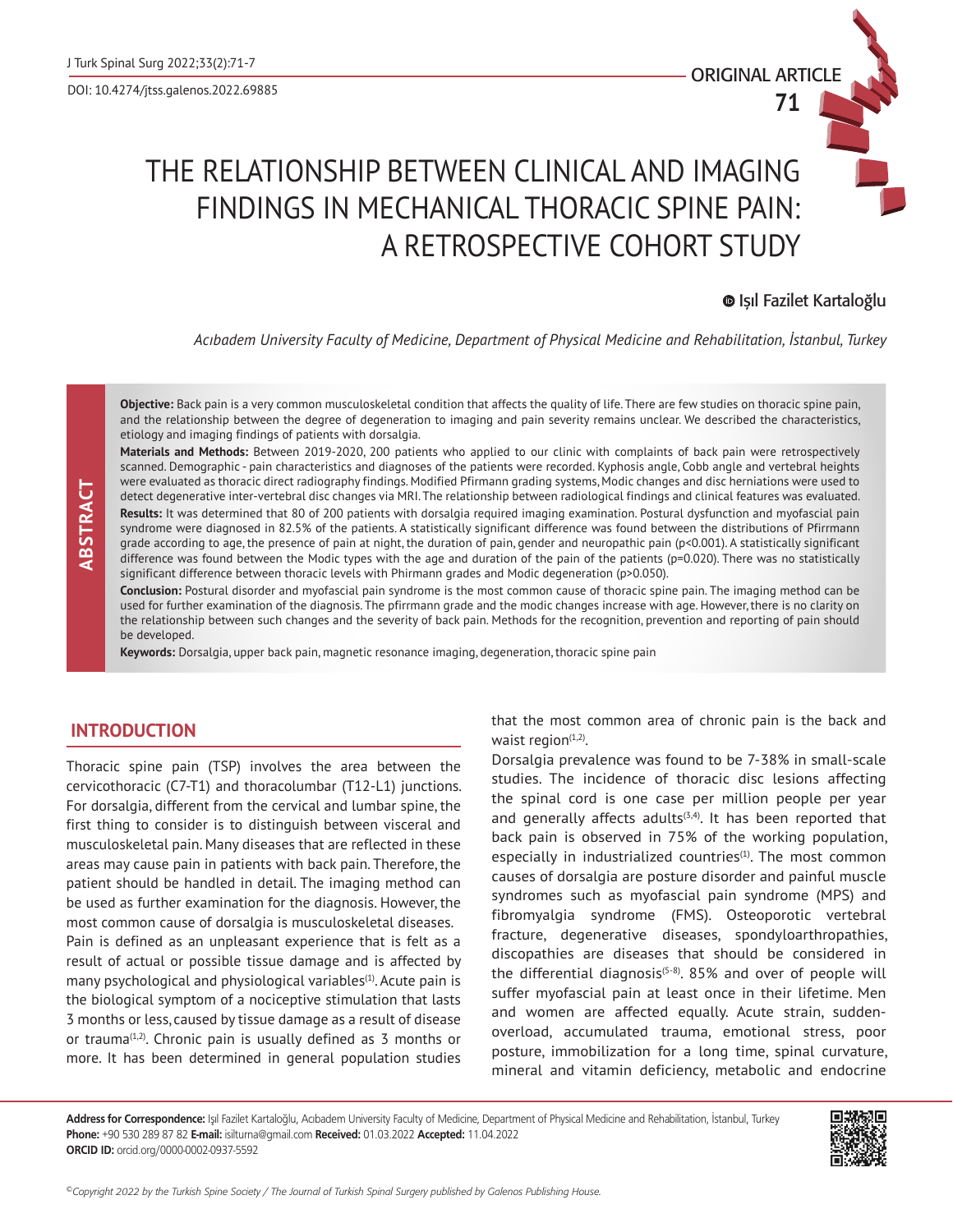

diseases, sleep disorders are some of the reasons that cause MPS formation and its continuation. The diagnosis is made by physical examination and detailed history. MPS is often confused with  $FMS<sup>(9,10)</sup>$ . Degenerative changes of the thoracic spine have seemed in approximately half of the asymptomatic cases. Thoracic disc protrusions are much less widespread clinically than those in the lumbar spine due to greater stiffness of the thoracic spine. This is partly a result of the stabilizing effect of the rib cage on the thoracic spine and partly due to thinner thoracic intervertebral discs due to a less voluminous nucleus pulposus (NP). Therefore, the extension and flexion movements of the thoracic spine are in a smaller range. The TSP can also cause pain radiating along the ribs and chest pain. Pain may increase in situations that increase intra-abdominal pressure, such as deep breathing and coughing. May be confused with a heart attack or angina. Using magnetic resonance imaging (MRI), interpretation and scoring of structural changes of disc degeneration, narrowing of disc space, endplate changes, disc protrusion, facet arthropathy, osteophyte formation, NP and annulus fibrosus shape are accepted to assess the degree of disc degeneration.

However, there is no clarity as to the relationship of such changes to the severity of back pain. In addition, the relationship between degree of degeneration on imaging and pain intensity remains unclear $(11)$ .

In our study, we aimed to evaluate the characteristics and diagnoses of our patients with dorsalgia and the findings of the patients who were evaluated radiologically.

## **MATERIALS AND METHODS**

Between 2019 and 2020, 200 patients who applied to our clinic with TSP were retrospectively screened. Acıbadem University Ethics Committee (ATADEK-2019/19) approved the study, and each individual signed a detailed written informed consent form for the study (2019-19/2).

#### **Participants**

Demographic data (age, gender), clinical characteristics (pain duration, pain that wakes you up at night, neuropathic pain component) and the diagnosis of the patients were recorded. Pain duration was rated as acute <3 months, chronic >3 months. In terms of pain intensity, we recorded pain duration and night pain. Neuropathic pain component (pricking, tingling, pins and needles; electric shocks; hot or burning sensations; and pain evoked by light touching) was recorded.

#### **Thoracic Direct Radiography Imaging Protocol**

Anterior-posterior (70-80 kVp and 25-40 mAs) and lateral (80-100 kVp and 40-80 mAs) views the thoracic spine were evaluated. Kyphosis angle, Cobb angle and vertebral heights were evaluated as thoracic direct radiography findings. The angle of kyphosis between 20-45° was accepted as normal. It was evaluated as <20° hypokyphosis, 45°> hyperkyphosis. Cobb angle was evaluated as <10° spine curvature and >10° as scoliosis. Vertebra height was measured. Height loss of over 25% was recorded as a vertebral fracture.

## **Magnetic Resonance Imaging Protocol**

Modified Pfirmann grading system, Modic changes (MC) and disc herniations were used to detect degenerative intervertebral disc changes via MRI. A 1.5-T MRI scanner was used to obtain data. T2-weighted sagittal images (TR=3500 ms, TE=120 ms, slice thickness=4 mm, flip angle=140, matrix=512x512, field of view=480x480, NEX=2), T1-weighted sagittal images (TR=450 ms, TE=20 ms, slice thickness=4 mm, flip angle=90, matrix=512x512, field of view=480x480, NEX=2), T2-weighted axial images (TR=3500 ms, TE=120 ms, slice thickness=4 mm, flip angle=140, matrix=256x256, field of view=240x240, NEX=2) were evaluated.

## **Statistical Analysis**

The data were analyzed with IBM SPSS V23. Conformity to the normal distribution was evaluated using the Shapiro-Wilk test. The chi-square and Fisher's Exact tests were used to compare categorical data according to groups. The Mann-Whitney U test was used to compare the age that was not normally distributed according to the kyphosis angle, and the Kruskal-Wallis test was used to compare the age that was not normally distributed according to the cobb angle. Analysis results mean  $\pm$  S for quantitative data. The categorical data as deviation and median (minimum-maximum) were presented as frequency (percentage). The level of significance was taken p<0.050.

## **RESULTS**

When the general characteristics of 200 patients who applied to our clinic due to dorsalgia were examined, it was seen that 66% were female and the average age was 34.6. It was found that the pain duration of 68.3% of the patients was <3 months. It was observed that 35.8% of the patients woke up with back pain at night and 32.3% of the patients had a neuropathic pain component. It was found that 82.5% of the patients were diagnosed with posture disorder and myofascial pain syndrome. Radiological imaging was requested from 80 of 200 patients. Whole vertebral column radiography was requested for 43 of 80 patients. In 14% of these patients, the kyphosis angle was measured as 20° and below. Scoliosis was found in 16.2% of the patients (Cobb angle >10°), and spine curvature was found in 20.9% (Table 1).

There was no statistically significant difference between the distribution of the characteristics of the patients according to the angle of kyphosis (p>0.050).

A statistically significant difference was found between the distributions of pain duration according to the Cobb angle (p=0.029). 80% of patients with a cobb angle >10° and 11.1% of patients with a Cobb angle of <10° were found to have chronic pain.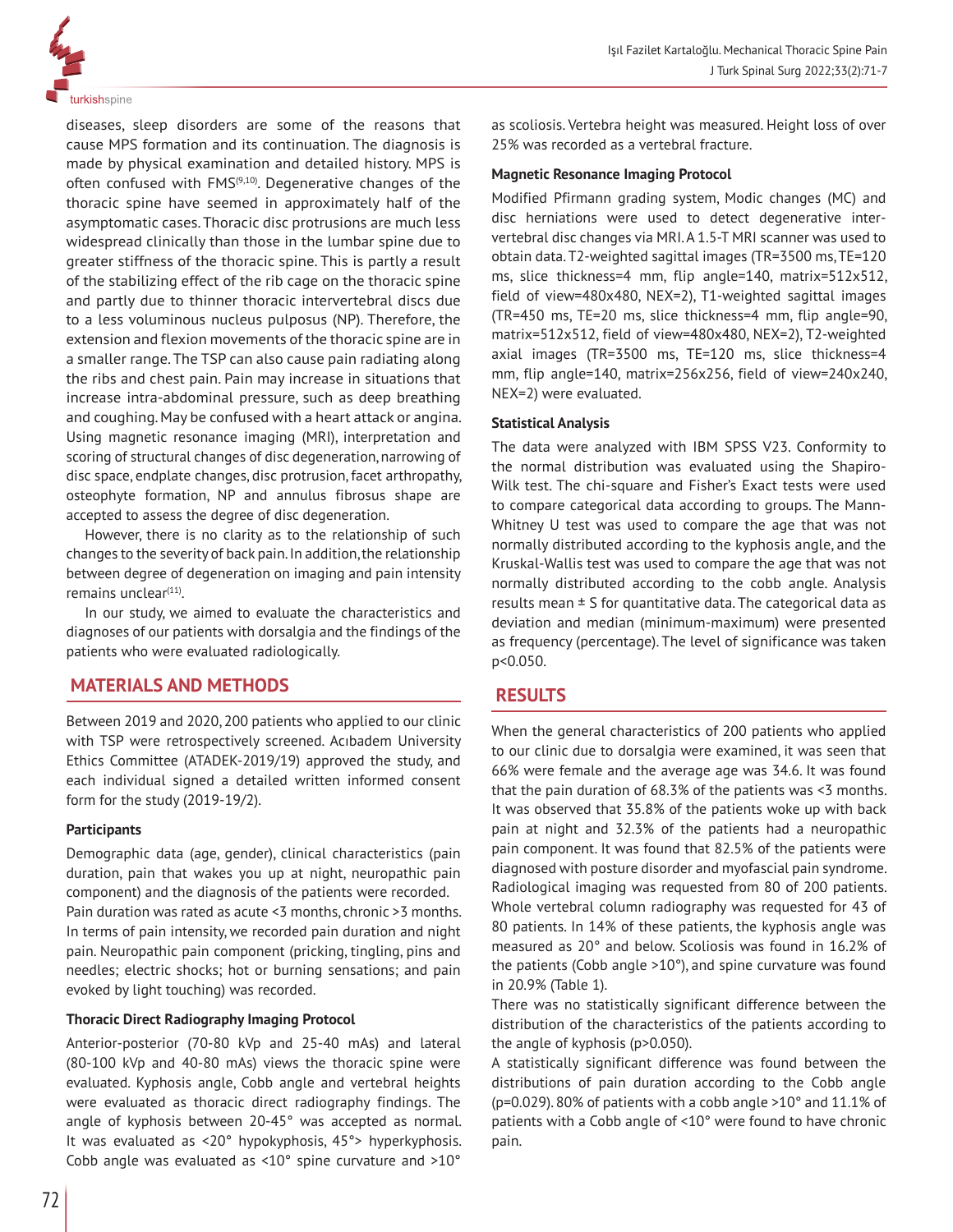

There is no statistically significant difference between the distributions of other variables according to the cobb angle (p>0.050) (Table 2).

MRI was requested from 37 of 200 patients. A statistically significant difference was found between the distributions of the phirmann grades system according to age groups (p<0.001). 2% of the patients between the ages of 31 and 40 were found to be grade 2 and 5.6% as grade 5. While 10.8% of the patients >41 years were obtained as grade 2, 1.7% of them were evaluated as grade 5.

A statistically significant difference was found between phirmann grade distributions according to the duration of pain (p=0.002). 1.2% of those with acute pain and 4.1% of those with chronic pain were achieved as grade 4. It was obtained as Grade 5 in 5.4% of those with chronic pain.

|                                                                                      | <b>Frequency</b><br>(n) | <b>Percent</b><br>(%)   |
|--------------------------------------------------------------------------------------|-------------------------|-------------------------|
| Gender                                                                               |                         |                         |
| Female                                                                               | 132                     | 66.0                    |
| Male                                                                                 | 68                      | 34.0                    |
| Age (mean $\pm$ SD)                                                                  | 34.6 ± 12.0             | 33.0<br>$(10.0 - 90.0)$ |
| <b>Pain duration</b>                                                                 |                         |                         |
| Acute (<3 months)                                                                    | 136                     | 68.3                    |
| Chronic (>3 months)                                                                  | 63                      | 31.7                    |
| Pain that wakes you up at night                                                      |                         |                         |
| No                                                                                   | 124                     | 64.2                    |
| Yes                                                                                  | 69                      | 35.8                    |
| Neuropathic pain component                                                           |                         |                         |
| <b>No</b>                                                                            | 130                     | 67.7                    |
| Yes                                                                                  | 62                      | 32.3                    |
| <b>Diagnosis</b>                                                                     |                         |                         |
| <b>FMS</b>                                                                           | 5                       | 2.5                     |
| Posture disorder and MPS                                                             | 165                     | 82.5                    |
| <b>Scoliosis</b>                                                                     | 7                       | 3.5                     |
| Cervical disc herniation                                                             | $\overline{4}$          | $\overline{2}$          |
| Thoracic disc herniation                                                             | 14                      | 7                       |
| Zona                                                                                 | $\overline{2}$          | 1.0                     |
| Compression fracture                                                                 | $\overline{3}$          | 1.5                     |
| <b>Kyphosis angle</b>                                                                |                         |                         |
| Normal                                                                               | 37                      | 86.0                    |
| $< 20^\circ$                                                                         | 6                       | 14.0                    |
| Cobb angle                                                                           |                         |                         |
| Normal                                                                               | 27                      | 62.7                    |
| $>10^{\circ}$                                                                        | $\overline{7}$          | 16.2                    |
| $< 10^{\circ}$                                                                       | 9                       | 20.9                    |
| FMS: Fibromiyalgia syndrome, MPS: Myofacial pain syndrome, SD:<br>Standard deviation |                         |                         |

A statistically significant difference was found between the phirmann grading system according to the presence of pain that awakens from sleep at night (p=0.003). 4.3% of the pain that awakens from sleep at night and 1.4% of those without night pain were found to be grade 4. 5.3% of those with nighttime pain and 0.7% of those without night pain were achieved as grade 5.

A statistically significant difference was found between the distributions of phirman grades according to the presence of neuropathic pain (p=0.001). While 2.4% of those without neuropathic pain and 6.7% of those with pain were grade 1, 5.3% of those without pain and 15.8% of those with pain were achieved as grade 2.

A statistically significant difference was found between the distributions of phirmann grades according to gender (Table 3). A statistically significant difference was found between the distributions of Modic types according to age groups and pain duration (p=0.02). Eleven of the patients <30 years old were seen as Modic type 1, 12 of the patients aged 31-40 years as modic type 2, and 5 patients >41 years as Modic type 1. Modic type 2 degeneration was detected in 14 patients with chronic back pain (Table 4).

There was no statistically significant difference between the distribution of disc herniation types according to the characteristics of the patients (p>0.05) (Table 5).

There is no statistically significant difference between the distributions of thoracic levels according to Phirmann grades and Modic types (p>0.050) (Table 6 and 7).

# **DISCUSSION**

Spinal pain results in significant disability and work time loss. Very few studies have been done in the general population to define the etiology and prevalence of TSP. In the study of Udby et al.<sup>(3)</sup>, one of the causes of thoracic pain was found to be myofascial pain syndrome in 85%<sup>(4)</sup>. In our study, 82.5% of our patients were diagnosed with posture disorder and myofascial pain syndrome. An osteoporotic compression fracture in 3 patients, hypokyphosis in 6 patients, scoliosis in 7 patients, and spinal curvaturein 9 patients were detected by direct radiography. 80% of patients with scoliosis were found to have chronic pain.

Fouquet et al.<sup>(12)</sup>, in their study with 3710 worker, found that the frequency of TSP in women was associated with biological predisposition and repetitive loading. They found that TSP is 7 and 30% in men and between 9 and 38% in women, as in our study $(4)$ .

Dorsalgia is relatively low in young and middle-aged people and increases with age. Most of the vertebral fractures are asymptomatic and have been detected in 20% of postmenopausal women. It is most commonly seen as a wedge-type compression fracture<sup>(4)</sup>. A cross-sectional study of men and women aged >50 years found signs of degeneration at least one vertebral level in 84% of men and 74% of women $(13)$ .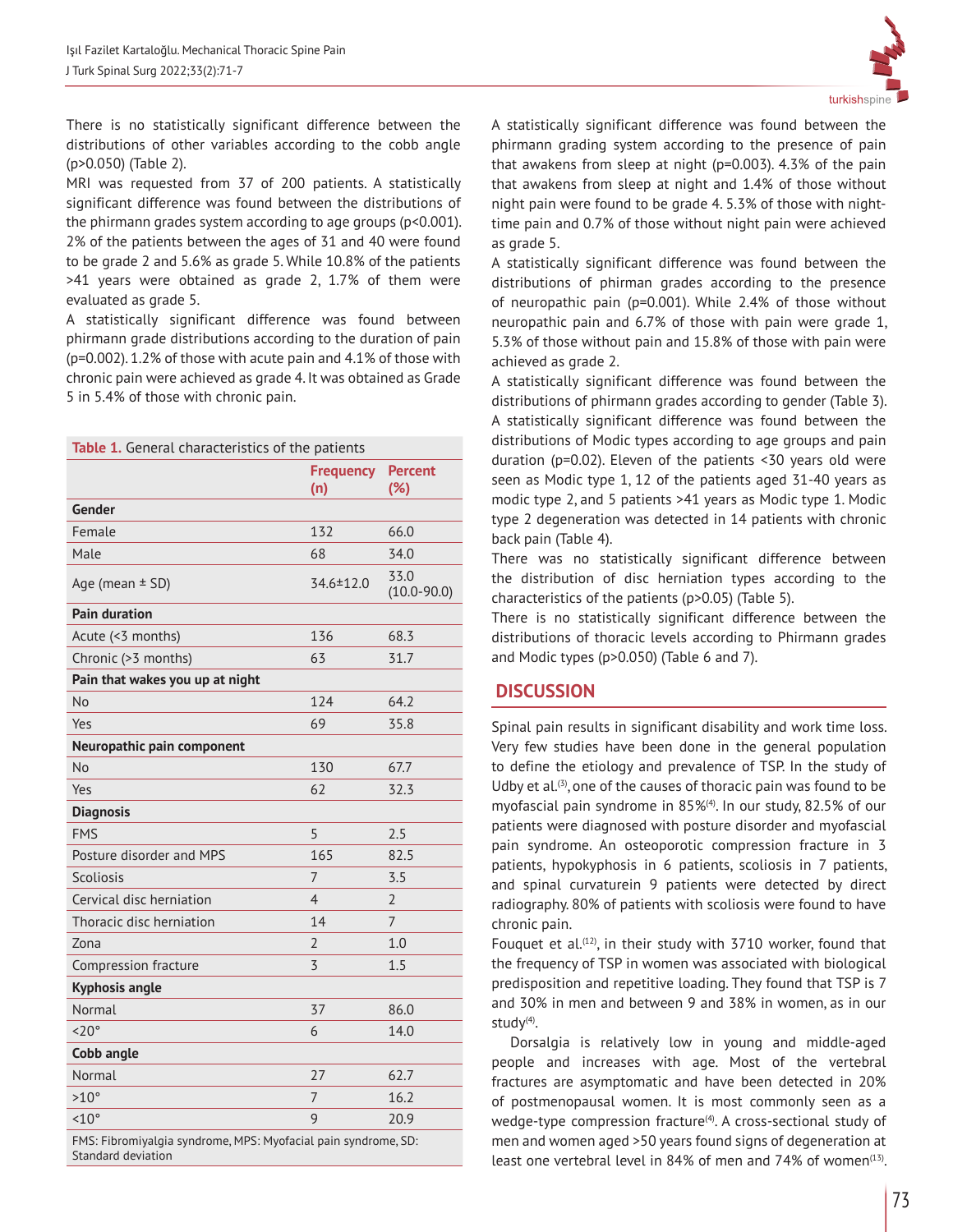

Muscle weakness and degenerative changes in the spine cause hyperkyphosis. Also, at least 40% of people with hyperkyphosis have a vertebral fracture, and the angle of kyphosis increases by 3.8 $\degree$  with each vertebral fracture<sup>(14)</sup>. In our study, we looked at the angle of kyphosis based on this aspect, but there was no patient with hyperkyphosis.

In recent years, MRI is the imaging method of option for examining the thoracic spinal canal. It provides a quality image along the entire length of the spine and can determine the morphology of the discs and cord. It has become a widely used diagnostic imaging modality for patients suffering from back pain and related disability. Certain imaging findings, such as nerve entrapment and severe canal narrowing, show a strong association with patient-reported outcomes, while other signs of degeneration found on MRI have a more dubious clinical relevance. Disc degeneration (DD), MC and facet joint

**Table 2.** Relationship of patients' characteristics with kyphosis and Cobb angle

|                                 | <b>Kyphosis angle</b><br>$<$ 20 $^{\circ}$ | p                  | Cobb > 10°    | $< 10^{\circ}$         | p <sup>1</sup> |
|---------------------------------|--------------------------------------------|--------------------|---------------|------------------------|----------------|
| Gender                          |                                            |                    |               |                        |                |
| Female                          | 5(83.3)                                    | 1.0001             | 4(57.1)       | 7(77.8)                | 0.510          |
| Male                            | 1(16.7)                                    |                    | 3(42.8)       | 2(22.2)                |                |
| <b>Pain duration</b>            |                                            |                    |               |                        |                |
| Acute (<3 months)               | 5(83.3)                                    | 0.192 <sup>1</sup> | $2(28.5)^{b}$ | $8(88.9)$ <sup>a</sup> | 0.029          |
| Chronic (>3 months)             | 1(16.7)                                    |                    | 5(71.4)       | 1(11.1)                |                |
| Pain that wakes you up at night |                                            |                    |               |                        |                |
| <b>No</b>                       | 5(83.3)                                    | 0.375 <sup>1</sup> | 5(71.4)       | 4(44.4)                | 0.432          |
| Yes                             | 1(16.7)                                    |                    | 2(28.5)       | 5(55.6)                |                |
| Neuropathic pain component      |                                            |                    |               |                        |                |
| <b>No</b>                       | 4(66.7)                                    | 0.611 <sup>1</sup> | 7(100)        | 5(55.6)                | 0.143          |
| Yes                             | 2(33.3)                                    |                    | 0(0)          | 4(44.4)                |                |
| Age                             |                                            |                    |               |                        |                |
| <30 years                       | 3(50)                                      |                    | 3(42.8)       | 2(22.2)                | 0.625          |
| $31 - 40$                       | 1(16.7)                                    | 0.4032             | 4(57.1)       | 4(44.4)                |                |
| >41                             | 2(33.3)                                    |                    | 0(0)          | 3(33.3)                |                |
|                                 |                                            |                    |               |                        |                |

Kyphosis angle: 1 Fisher's Exact test, 2 Chi-square test

Cobb angle:  ${}^{1}$ Chi-square test,  ${}^{ab}$ : There is no difference between groups with the same

| Table 3. Patients characteristics and Pfirrmann grading system relationship |                       |                         |         |                       |                        |                |
|-----------------------------------------------------------------------------|-----------------------|-------------------------|---------|-----------------------|------------------------|----------------|
|                                                                             | Grade 1               | Grade 2                 | Grade 3 | Grade 4               | Grade 5                | p <sup>1</sup> |
| Gender                                                                      |                       |                         |         |                       |                        |                |
| Female                                                                      | 13(3.4)               | 30(7.8)                 | 3(0.8)  | 8(2.1)                | 11(2.9)                | 0.629          |
| Male                                                                        | 4(3.7)                | 9(8.3)                  | 2(1.8)  | 5(4.6)                | 2(1.8)                 |                |
| Age                                                                         |                       |                         |         |                       |                        |                |
| <30 years                                                                   | 9(5.1)                | $22(12.5)$ <sup>a</sup> | 1(0.6)  | 5(2.8)                | $0(0)^a$               |                |
| $31 - 40$                                                                   | 6(3)                  | $(2)^{b}$               | 1(0.5)  | 5(2.5)                | $11(5.6)^b$            | < 0.001        |
| >41                                                                         | 2(1.7)                | $13(10.8)^a$            | 3(2.5)  | 3(2.5)                | $2(1.7)$ <sup>ab</sup> |                |
| <b>Pain duration</b>                                                        |                       |                         |         |                       |                        |                |
| Acute (<3 months)                                                           | 10(4)                 | 21(8.3)                 | 2(0.8)  | $(1.2)^a$             | $0(0)^a$               | 0.002          |
| Chronic (>3 months)                                                         | 7(2.9)                | 18(7.4)                 | 3(1.2)  | $10(4.1)^{b}$         | $13(5.4)^{b}$          |                |
| Pain that wakes you up at night                                             |                       |                         |         |                       |                        |                |
| No                                                                          | 10(3.5)               | 28 (9.8)                | 4(1.4)  | $4(1.4)$ <sup>a</sup> | $2(0.7)$ <sup>a</sup>  | 0.003          |
| Yes                                                                         | 7(3.4)                | 11(5.3)                 | 1(0.5)  | $9(4.3)^{b}$          | $11(5.3)^{b}$          |                |
| Neuropathic pain component                                                  |                       |                         |         |                       |                        |                |
| No                                                                          | $9(2.4)$ <sup>a</sup> | $20(5.3)$ <sup>a</sup>  | 4(1.1)  | 8(2.1)                | 11(2.9)                |                |
|                                                                             |                       |                         |         |                       |                        | 0.001          |

Yes 8 (6.7) $\frac{8}{19}$  (15.8) $\frac{1}{10.8}$  19 (15.8) $\frac{1}{2}$  (1.8) 5 (4.2) 2 (1.7)

 $^{1}$ Chi-square test,  $^{ab}$ : There is no difference between groups with the same letter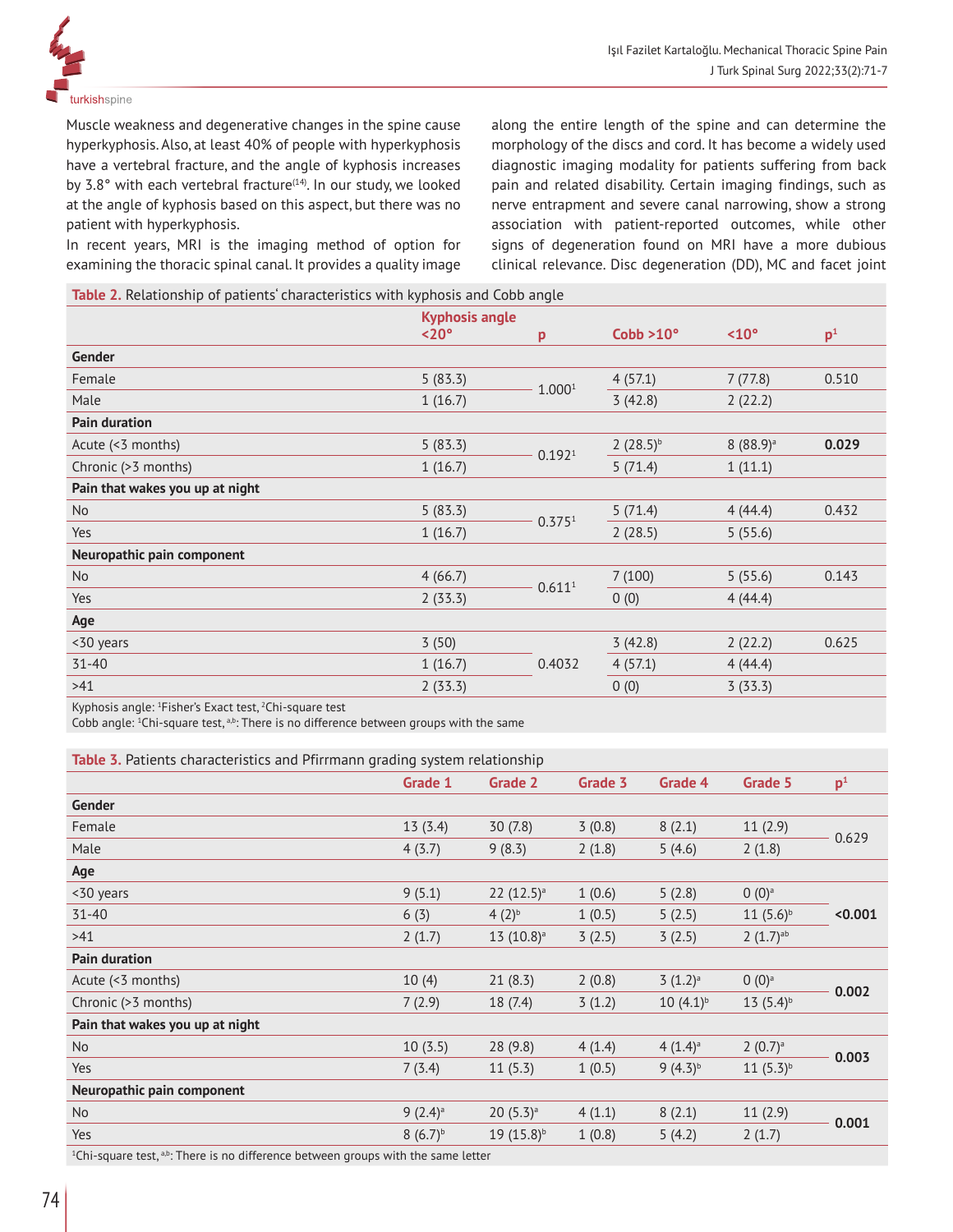

degeneration (FJD) are spinal imaging findings and possible causes. Several different grading systems have been used to classify the severity of these degenerative changes $(11,15)$ . In the study of Udby et al.<sup>(3)</sup>, lumbar spine DD and FJD were not associated with long-term disability. In our study, 37 of the patients required evaluation with MRI. Phirmann grades and modic classification were used to evaluate degenerative changes. 5,6% of the patients between the ages of 31-40 were found to be grade 5. While 1.7% of the patients aged >41 were obtained as grade 5. 11 of the patients <30 years old were seen as Modic type 1, 12 of the patients aged 31-40 years as Modic type 2. Nine of the patients had bulging, 1 had extrusion and 8 had protrusion. There was no statistically significant difference between the distribution of disc herniation types according to the characteristics of the patients.

Recent studies have also confirmed that symptomatic thoracic disc prolapses are between 0.15 and 4% of all intervertebral disc prolapses. However, the clinical diagnosis is often not

**Table 4.** Patients characteristics and Modic clasiffication relationship

| ationics characteristics and ribale clasimication relationship                  |                        |                       |                |                |
|---------------------------------------------------------------------------------|------------------------|-----------------------|----------------|----------------|
|                                                                                 | M1                     | M <sub>2</sub>        | M <sub>3</sub> | p <sup>1</sup> |
| Gender                                                                          |                        |                       |                |                |
| Female                                                                          | 17(4.9)                | 15(4.3)               | 0(0)           |                |
| Male                                                                            | 2(2.2)                 | 3(3.3)                | 1(1.1)         | 0.155          |
| Age                                                                             |                        |                       |                |                |
| <30 years                                                                       | $11(7.3)$ <sup>a</sup> | 5(3.3)                | 0(0)           |                |
| $31 - 40$                                                                       | $(1.7)^{b}$            | 12(6.7)               | 0(0)           | 0.020          |
| >41                                                                             | $5(4.5)$ <sup>ab</sup> | 1(0.9)                | 1(0.9)         |                |
| Pain duration                                                                   |                        |                       |                |                |
| Acute (<3 months)                                                               | 10(4.3)                | $4(1.7)$ <sup>a</sup> | 0(0)           |                |
| Chronic (>3 months)                                                             | 9(4.3)                 | $14(6.7)^{b}$         | 1(0.5)         | 0.047          |
| Pain that wakes you up at night                                                 |                        |                       |                |                |
| N <sub>o</sub>                                                                  | 11(4.4)                | 6(2.4)                | 1(0.4)         |                |
| Yes                                                                             | 8(4.2)                 | 12(6.3)               | 0(0)           | 0.176          |
| Neuropathic pain component                                                      |                        |                       |                |                |
| <b>No</b>                                                                       | $8(2.4)$ <sup>a</sup>  | 17(5)                 | 0(0)           |                |
| Yes                                                                             | $11(11)^{b}$           | 1(1)                  | 1(1)           | < 0.001        |
| 1Chi square test abi-There is no difference between groups with the same letter |                        |                       |                |                |

 $^{1}$ Chi-square test,  $^{a,b}$ : There is no difference between groups with the same letter

**Table 5.** Patients characteristics and disc herniation relationship

| <b>Papie 3.</b> Patronts characteristics and disc normation retationship |                |                   |                  |                |
|--------------------------------------------------------------------------|----------------|-------------------|------------------|----------------|
|                                                                          | <b>Bulging</b> | <b>Protrusion</b> | <b>Extrusion</b> | p <sup>1</sup> |
| Gender                                                                   |                |                   |                  |                |
| Female                                                                   | 7(46.7)        | 7(46.7)           | 1(6.7)           |                |
| Male                                                                     | 2(66.7)        | 1(33.3)           | 0(0)             | 0.779          |
| Age                                                                      |                |                   |                  |                |
| <30 years                                                                | 4(57.1)        | 3(42.9)           | 0(0)             |                |
| $31 - 40$                                                                | 3(42.9)        | 3(42.9)           | 1(14.3)          | 0.782          |
| >41                                                                      | 2(50)          | 2(50)             | 0(0)             |                |
| <b>Pain duration</b>                                                     |                |                   |                  |                |
| Acute (<3 months)                                                        | 4(44.4)        | 5(55.6)           | 0(0)             | 0.447          |
| Chronic (>3 months)                                                      | 5(55.6)        | 3(33.3)           | 1(11.1)          |                |
| Pain that wakes you up at night                                          |                |                   |                  |                |
| No                                                                       | 5(55.6)        | 3(33.3)           | 1(11.1)          |                |
| Yes                                                                      | 4(44.4)        | 5(55.6)           | 0(0)             | 0.447          |
| Neuropathic pain component                                               |                |                   |                  |                |
| <b>No</b>                                                                | 6(46.2)        | 6(46.2)           | 1(7.7)           |                |
| Yes                                                                      | 3(60)          | 2(40)             | 0(0)             | 0.758          |
| <sup>1</sup> Chi-square test                                             |                |                   |                  |                |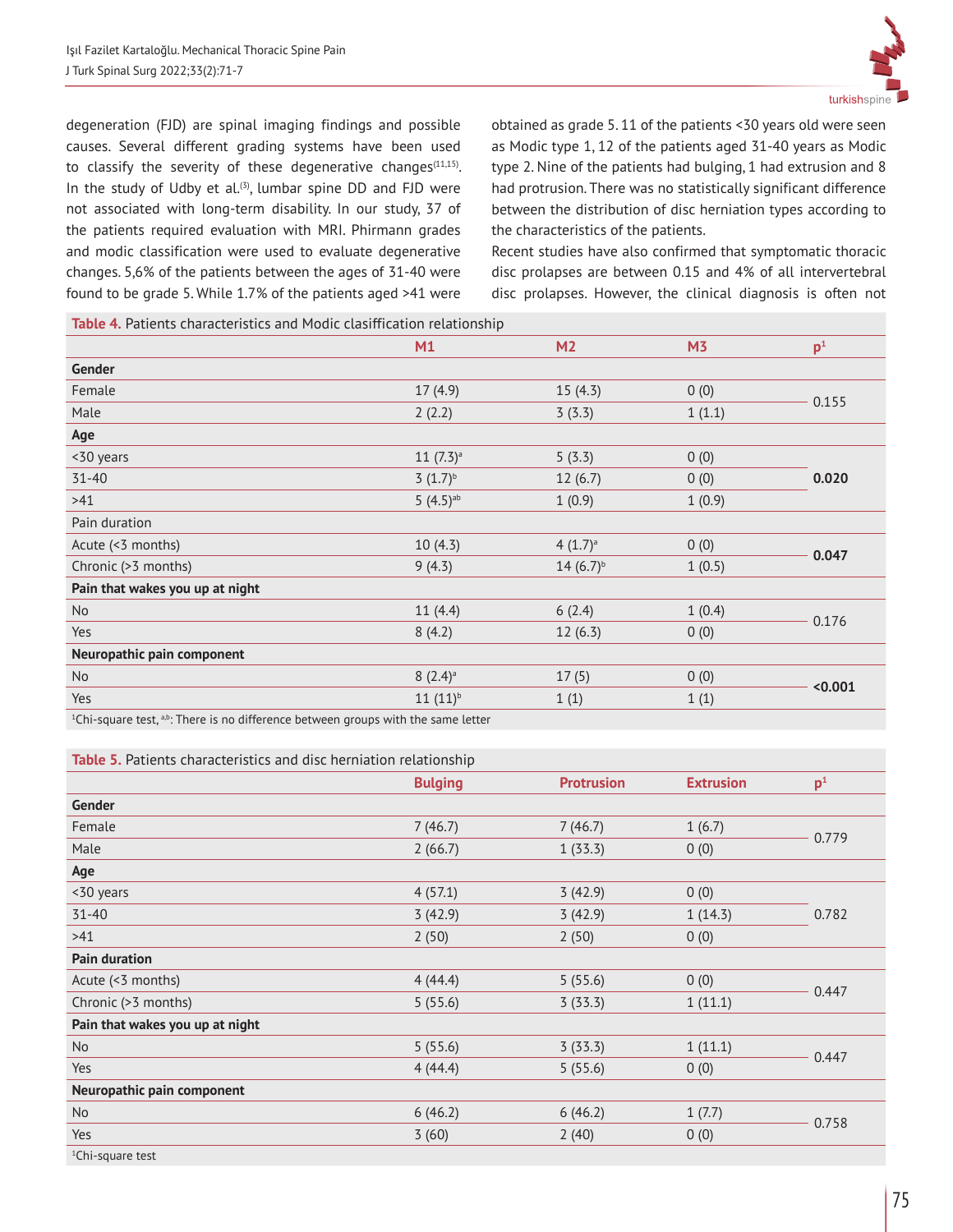

| Table 6. Phirmann grade and thoracic spine levels |         |         |         |                |  |
|---------------------------------------------------|---------|---------|---------|----------------|--|
| Grade 1                                           | Grade 2 | Grade 3 | Grade 4 | P <sup>1</sup> |  |
|                                                   |         |         |         |                |  |
| 0(0)                                              | 1(2.6)  | 1(20)   | 0(0)    |                |  |
| 1(5.9)                                            | 5(12.8) | 1(20)   | 1(7.7)  |                |  |
| 3(17.6)                                           | 2(5.1)  | 0(0)    | 2(15.4) |                |  |
| 2(11.8)                                           | 5(12.8) | 0(0)    | 3(23.1) |                |  |
| 2(11.8)                                           | 5(12.8) | 0(0)    | 2(15.4) |                |  |
| 1(5.9)                                            | 4(10.3) | 0(0)    | 3(23.1) | 0.984          |  |
| 2(11.8)                                           | 5(12.8) | 1(20)   | 1(7.7)  |                |  |
| 2(11.8)                                           | 4(10.3) | 1(20)   | 1(7.7)  |                |  |
| 2(11.8)                                           | 3(7.7)  | 0(0)    | 0(0)    |                |  |
| 1(5.9)                                            | 2(5.1)  | 0(0)    | 0(0)    |                |  |
| 1(5.9)                                            | 3(7.7)  | 1(20)   | 0(0)    |                |  |
|                                                   |         |         |         |                |  |

1 Chi-square test

#### **Table 7.** Modic and thoracic spine levels

|                  | M1      | M <sub>2</sub> | M <sub>3</sub> | p <sup>1</sup> |
|------------------|---------|----------------|----------------|----------------|
| $T1-T2$          | 0(0)    | 1(5.6)         | 0(0)           |                |
| $T2-T3$          | 1(5.3)  | 1(5.6)         | 0(0)           |                |
| $T3-T4$          | 0(0)    | 2(11.1)        | 0(0)           |                |
| $T4-T5$          | 2(10.5) | 4(22.2)        | 1(100)         |                |
| T5-T6            | 4(21.1) | 2(11.1)        | 0(0)           | 0.687          |
| $T6-T7$          | 2(10.5) | 1(5.6)         | 0(0)           |                |
| $T7-T8$          | 3(15.8) | 1(5.6)         | 0(0)           |                |
| T8-T9            | 2(10.5) | 3(16.7)        | 0(0)           |                |
| T9-T10           | 3(15.8) | 1(5.6)         | 0(0)           |                |
| T10-T11          | 2(10.5) | 2(11.1)        | 0(0)           |                |
| $10-12$ $-20-12$ |         |                |                |                |

1 Chi-square test

identifiable, and patients are often classified as suffering from intercostal neuralgia, neuritis, cardiac neurosis, or pleurodynia. Thoracic disc protrusions are clinically much less common than those in the lumbar spine due to greater stiffness of the thoracic spine. This is partly a result of the stabilizing effect of the rib cage on the thoracic spine and is due to the thinner thoracic intervertebral discs. Therefore, the extension and flexion movements of the thoracic spine are in a smaller range. Small thoracic disc lesions are most common between T4 and T8. Those with cord compression are usually in the lower half of the rib cage. About 70% are between T9 and T12, the most common level (29%) is T11. In our study, 14 patients had thoracic disc herniation and 4 patients had cervical disc herniation. Also, In our study, no correlation was found between spinal levels and Modic types, disc herniation and phirmann grading  $(3,16)$ .

#### **Study Limitations**

We had some limitations. One of the limitation was not recording the occupations of the patients. Another limitation of our study was that comorbid diseases were not evaluated. In the study of Rabal-Pelay et al. $(17)$  they found that office workers arise pain in the upper back significantly at the end of the day. de Luca et al.(18) found that individual comorbid chronic diseases were significantly associated with spinal pain and a correlation between increased number of comorbidities and spinal pain. Our study may be a precursor for prospective studies with larger number of patients.

## **CONCLUSION**

In conclusion, we defined the characteristics of the patients presenting with dorsalgia in our study. We wanted to point about the differences in the neck and lumbar spine pain. Posture disorder and myofascial pain syndrome is the most common cause of back pain. The imaging method can be used as further examination in the diagnosis. However, there is no clarity as to the relationship of such changes to the severity of back pain. Methods for the recognition, prevention and reporting of pain should be developed.

## **Ethics**

**Ethics Committee Approval:** Acıbadem University Ethics Committee (ATADEK-2019/19) approved the study.

**Informed Consent:** Each individual signed a detailed written informed consent form for the study (2019-19/2).

**Peer-review:** Internally peer-reviewed.

**Financial Disclosure:** The author declared that this study received no financial support.

# **REFERENCES**

- 1. Walsh EN, Maria DS, Eckman M. Delisa; Fiziksel Tıp ve Rehabilitasyon İlkeler ve Uygulamalar. (Ender Berker, Çev. Ed.). Ankara: Güneş Tıp Kitapevleri. 2014.
- 2. Altan L, Aksoy Kasapoğlu M. Kronik ağrı tanımı ve epidemiyolojisi. Ayşen Akıncı (Ed.). Santral mekanizmalı kronik kas iskelet sistemi ağrıları Ankara: Türkiye Klinikleri. 2017; pp:229-233.
- 3. Udby PM, Ohrt-Nissen S, Bendix T, Brorson S, Carreon LY, Andersen MØ. The Association of MRI Findings and Long-Term Disability in Patients With Chronic Low Back Pain. Global Spine J. 2021;11:633-9.